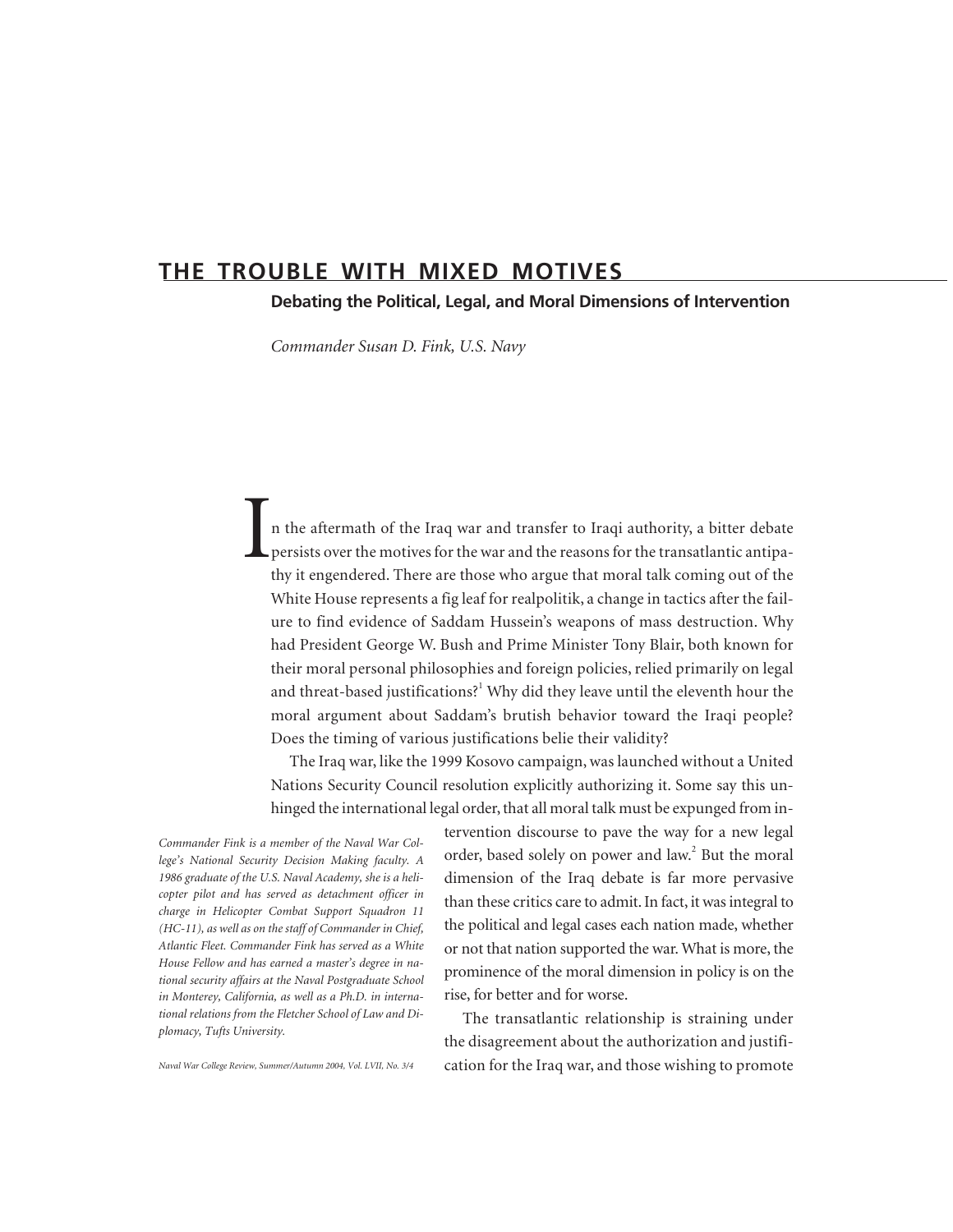| <b>Report Documentation Page</b>                                                                                                                                                                                                                                                                                                                                                                                                                                                                                                                                                                                                                                                                                                                                                                                                                                   |                             |                              |                                | Form Approved<br>OMB No. 0704-0188                  |                                           |
|--------------------------------------------------------------------------------------------------------------------------------------------------------------------------------------------------------------------------------------------------------------------------------------------------------------------------------------------------------------------------------------------------------------------------------------------------------------------------------------------------------------------------------------------------------------------------------------------------------------------------------------------------------------------------------------------------------------------------------------------------------------------------------------------------------------------------------------------------------------------|-----------------------------|------------------------------|--------------------------------|-----------------------------------------------------|-------------------------------------------|
| Public reporting burden for the collection of information is estimated to average 1 hour per response, including the time for reviewing instructions, searching existing data sources, gathering and<br>maintaining the data needed, and completing and reviewing the collection of information. Send comments regarding this burden estimate or any other aspect of this collection of information,<br>including suggestions for reducing this burden, to Washington Headquarters Services, Directorate for Information Operations and Reports, 1215 Jefferson Davis Highway, Suite 1204, Arlington<br>VA 22202-4302. Respondents should be aware that notwithstanding any other provision of law, no person shall be subject to a penalty for failing to comply with a collection of information if it<br>does not display a currently valid OMB control number. |                             |                              |                                |                                                     |                                           |
| 1. REPORT DATE<br>2004                                                                                                                                                                                                                                                                                                                                                                                                                                                                                                                                                                                                                                                                                                                                                                                                                                             | 2. REPORT TYPE              |                              |                                | <b>3. DATES COVERED</b><br>00-00-2004 to 00-00-2004 |                                           |
| <b>4. TITLE AND SUBTITLE</b>                                                                                                                                                                                                                                                                                                                                                                                                                                                                                                                                                                                                                                                                                                                                                                                                                                       |                             |                              |                                | 5a. CONTRACT NUMBER                                 |                                           |
| The Trouble with Mixed Motives: Debating the Political, Legal, and<br><b>Moral Dimensions of Intervention</b>                                                                                                                                                                                                                                                                                                                                                                                                                                                                                                                                                                                                                                                                                                                                                      |                             |                              |                                | <b>5b. GRANT NUMBER</b>                             |                                           |
|                                                                                                                                                                                                                                                                                                                                                                                                                                                                                                                                                                                                                                                                                                                                                                                                                                                                    |                             |                              |                                | <b>5c. PROGRAM ELEMENT NUMBER</b>                   |                                           |
| 6. AUTHOR(S)                                                                                                                                                                                                                                                                                                                                                                                                                                                                                                                                                                                                                                                                                                                                                                                                                                                       |                             |                              |                                | <b>5d. PROJECT NUMBER</b>                           |                                           |
|                                                                                                                                                                                                                                                                                                                                                                                                                                                                                                                                                                                                                                                                                                                                                                                                                                                                    |                             |                              |                                | 5e. TASK NUMBER                                     |                                           |
|                                                                                                                                                                                                                                                                                                                                                                                                                                                                                                                                                                                                                                                                                                                                                                                                                                                                    |                             |                              |                                | <b>5f. WORK UNIT NUMBER</b>                         |                                           |
| 7. PERFORMING ORGANIZATION NAME(S) AND ADDRESS(ES)<br>Naval War College, 686 Cushing Road, Newport, RI, 02841-1207                                                                                                                                                                                                                                                                                                                                                                                                                                                                                                                                                                                                                                                                                                                                                 |                             |                              |                                | 8. PERFORMING ORGANIZATION<br><b>REPORT NUMBER</b>  |                                           |
| 9. SPONSORING/MONITORING AGENCY NAME(S) AND ADDRESS(ES)                                                                                                                                                                                                                                                                                                                                                                                                                                                                                                                                                                                                                                                                                                                                                                                                            |                             |                              |                                | 10. SPONSOR/MONITOR'S ACRONYM(S)                    |                                           |
|                                                                                                                                                                                                                                                                                                                                                                                                                                                                                                                                                                                                                                                                                                                                                                                                                                                                    |                             |                              |                                | 11. SPONSOR/MONITOR'S REPORT<br>NUMBER(S)           |                                           |
| <b>12. DISTRIBUTION/AVAILABILITY STATEMENT</b><br>Approved for public release; distribution unlimited                                                                                                                                                                                                                                                                                                                                                                                                                                                                                                                                                                                                                                                                                                                                                              |                             |                              |                                |                                                     |                                           |
| <b>13. SUPPLEMENTARY NOTES</b>                                                                                                                                                                                                                                                                                                                                                                                                                                                                                                                                                                                                                                                                                                                                                                                                                                     |                             |                              |                                |                                                     |                                           |
| 14. ABSTRACT                                                                                                                                                                                                                                                                                                                                                                                                                                                                                                                                                                                                                                                                                                                                                                                                                                                       |                             |                              |                                |                                                     |                                           |
| <b>15. SUBJECT TERMS</b>                                                                                                                                                                                                                                                                                                                                                                                                                                                                                                                                                                                                                                                                                                                                                                                                                                           |                             |                              |                                |                                                     |                                           |
| 17. LIMITATION OF<br><b>16. SECURITY CLASSIFICATION OF:</b><br><b>ABSTRACT</b>                                                                                                                                                                                                                                                                                                                                                                                                                                                                                                                                                                                                                                                                                                                                                                                     |                             |                              |                                | 18. NUMBER<br>OF PAGES                              | 19a. NAME OF<br><b>RESPONSIBLE PERSON</b> |
| a. REPORT<br>unclassified                                                                                                                                                                                                                                                                                                                                                                                                                                                                                                                                                                                                                                                                                                                                                                                                                                          | b. ABSTRACT<br>unclassified | c. THIS PAGE<br>unclassified | Same as<br><b>Report (SAR)</b> | 14                                                  |                                           |

**Standard Form 298 (Rev. 8-98)**<br>Prescribed by ANSI Std Z39-18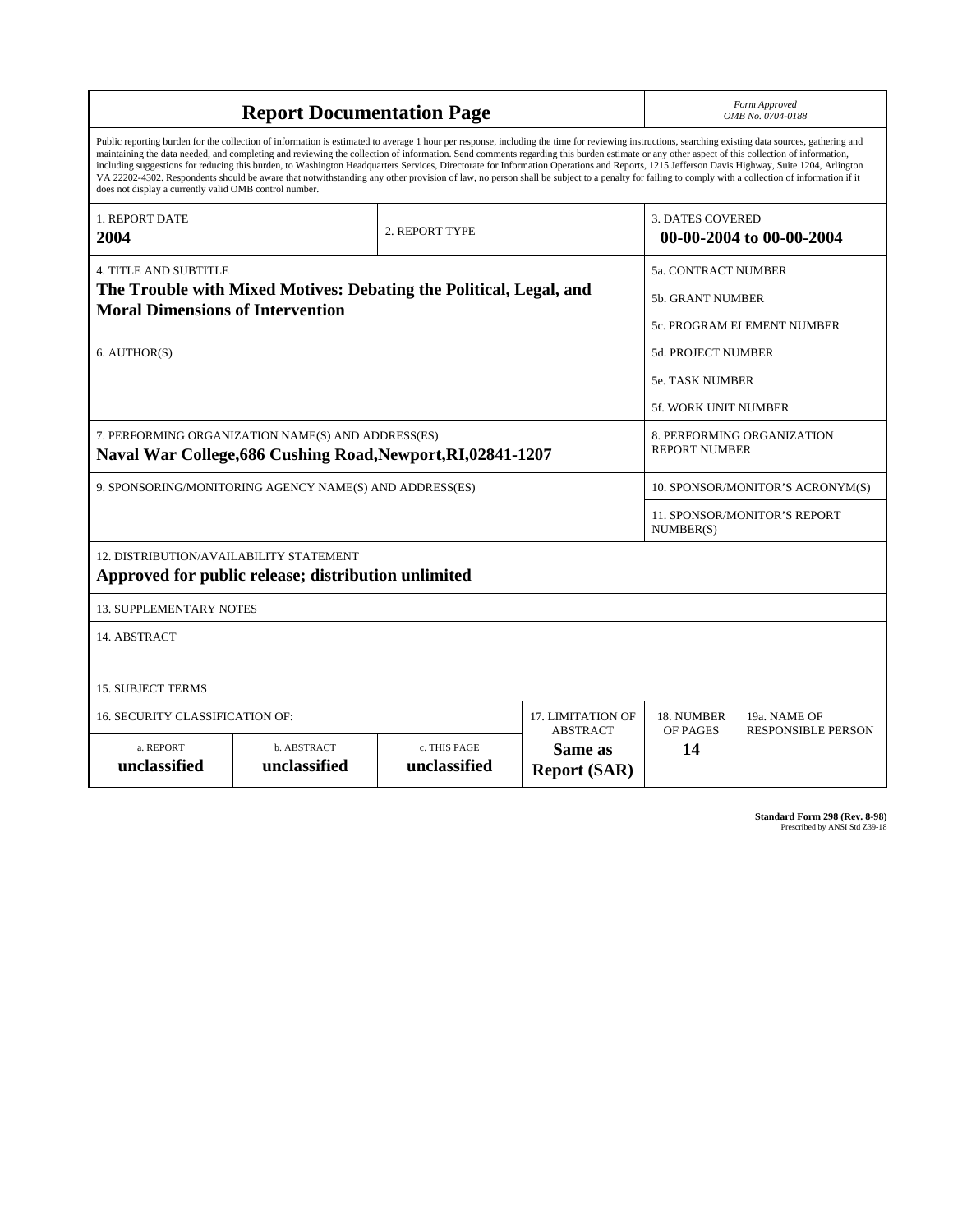anti-American and anti-Western sentiment take advantage of the dispute. The national motivations, indeed, were fundamentally mixed, and skeptics and supporters alike see that as a problem. Yet motives in international politics are invariably mixed. Why then the rancor?

The reason is that there has been a shift in the normative landscape, a radicalization of moral, legal, and political arguments for and against war. What happened in the Iraq case cannot be fully explained by any one of these dimensions alone.<sup>3</sup> It is better to look at the way states authorize and justify the use of force, satisfying domestic and international political requirements—how in this instance Washington, London, Paris, and Bonn chose to justify their behavior leading up to the Iraq war—using all three dimensions, and then test the accusations against them. By examining three contending imperatives within each state's thinking about intervention—imperatives of power, cooperation, and human solidarity—it is possible to understand the decision each government made.

Again, the truth about motives is not to be found in any one of these ways of thinking—moral, legal, or political—but rather in the debate among them. This approach denies us the ability to make satisfying judgments against one side or the other in the Iraq debate. Yet a complete picture of what happened is not possible without it.

## **POWER, COOPERATION, AND MORAL SOLIDARITY**

The "triptych" approach to understanding international behavior, and the same set of three categories, by whatever names, have proven advantageous in the past. Lecturing at the London School of Economics in the 1950s, Martin Wight identified three traditions of international thought evident since the Renaissance: the Realists, Rationalists, and Revolutionists.<sup>4</sup> Others have also found that tracing the debate among the three traditions is essential to understanding the most important questions of international politics. Hedley Bull called their respective advocates Hobbesians, Grotians, and Kantians, and more recently Stewart Patrick analyzed the way unilateral and multilateral means are used to achieve nationalist, internationalist and collective objectives.<sup>5</sup> Hereafter, we will call the three traditions the "power," "cooperative," and "solidarity" approaches.

The power tradition sees the world as a system of states organized only by the relative power they can wield. Force is the dominant mode of international interaction, since no authority higher than the state exists to enforce national will, laws, or norms. Its adherents take a positivist approach to international law, emphasizing what *is*rather than what *ought* to be. The power approach has both aggressive and defensive forms. On the aggressive side, it is willing to impose interests, or in some cases norms, through the use of force. Its more defensive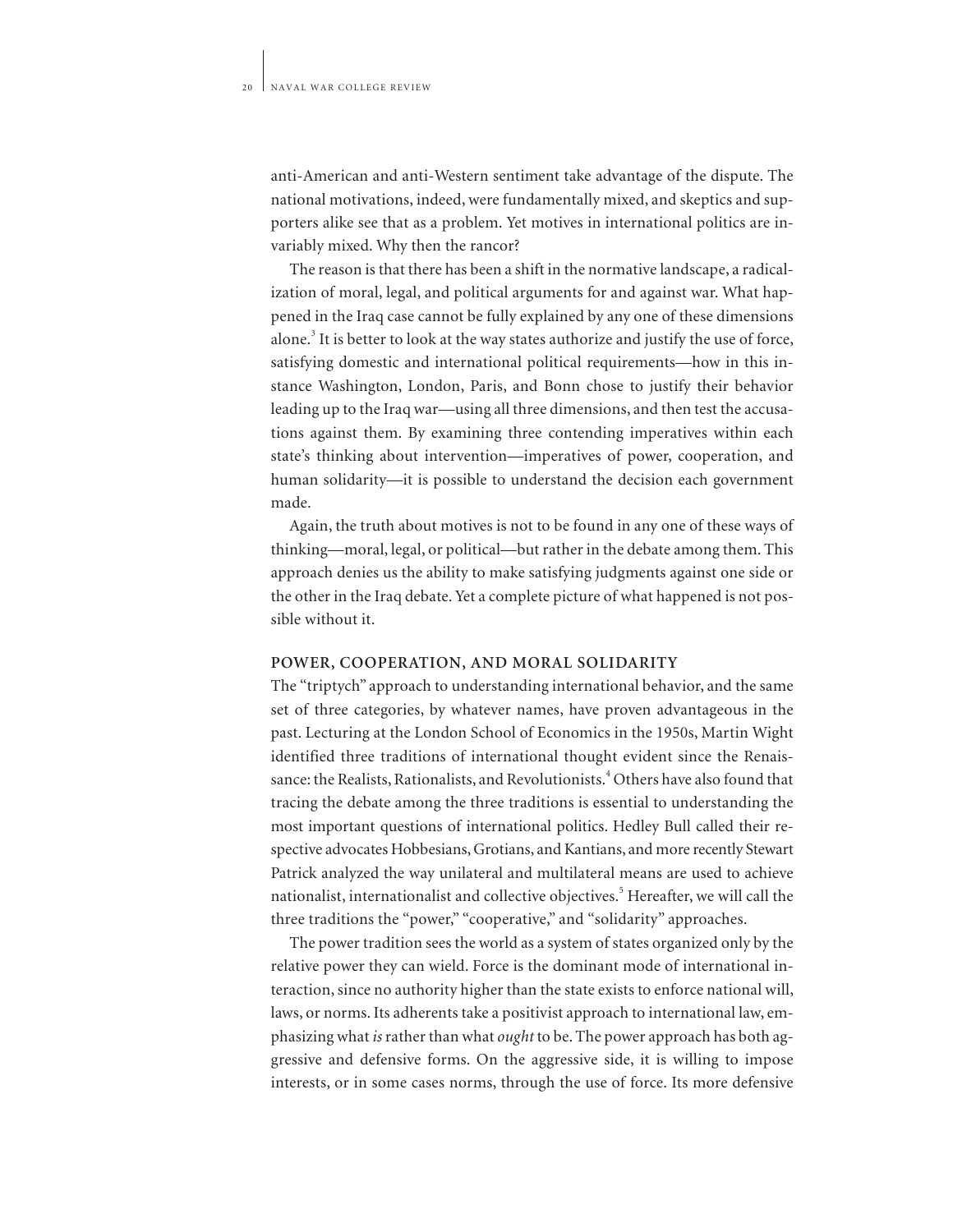variant favors the promotion of interest by noncoercive means, such as multilateralism and international law.

The cooperative tradition, in contrast, sees an international society—more than a system but not quite a state—underpinned by law and institutions, its parts increasingly interdependent. From this perspective, international politics are shaped less by international anarchy than by custom arising from habitual interaction. Cooperation rather than conflict is the dominant mode of international relations in this tradition. This approach recognizes the existence of international anarchy, on the one hand, but appreciates the value of universal norms on the other. It seeks to reconcile the two by finding the "lesser evil" in policy debates; it concerns itself with matters of law and justice, employs the just war doctrine, looks for the "law behind the law," and seeks multilateral approaches to diplomacy. There are realist and idealist variants of the cooperative approach; the realist aspect tends to employ multilateral approaches for coercive purposes, while its idealist counterpart sees multilateralism as a way of fostering shared norms.

The third tradition sees the world as one of moral solidarity—an international community that should eventually become a state under a central authority. This view sees the world as made up not so much of states or institutions as of individuals and ideas in which domestic and international politics merge. The moral solidarity view is only superficially about relations among states; it focuses more on collective goals, such as human rights, the environment, labor relations, and other matters it considers of importance to humankind. Inherent in solidarism is mutual exclusivity of ideals, and adherents may promote their ideal using evolutionary or revolutionary means. The evolutionary form focuses on promoting universal ideals through noncoercive measures, while revolutionary adherents are willing to enforce their ideas, even by violent means.

Power-based thinking is attractive to states, which seek to protect and advance their own interests and security. Humanitarian intervention has challenged but has in turn been informed by this approach, producing such hybrids as the "right to intervene" and the Bush administration's doctrine of limited preemption.<sup>6</sup> Calculations of national interest remain central to the French and German demand for multilateralism, just as they do to the American and British war on terror. The persistence of the power approach is also partly explained by the longevity of the "unipolar moment," which brings about attempts to counterweight the power of the United States as the sole remaining superpower.

The cooperative approach, nonetheless, has become increasingly embedded in international politics since World War II. The number of international institutions has proliferated in recent years, growing by two-thirds from 1985 to 1999. Such regimes aspire to rein in national power and to harness the best of the moral solidarity imperative by codifying its norms in law. The extensive resort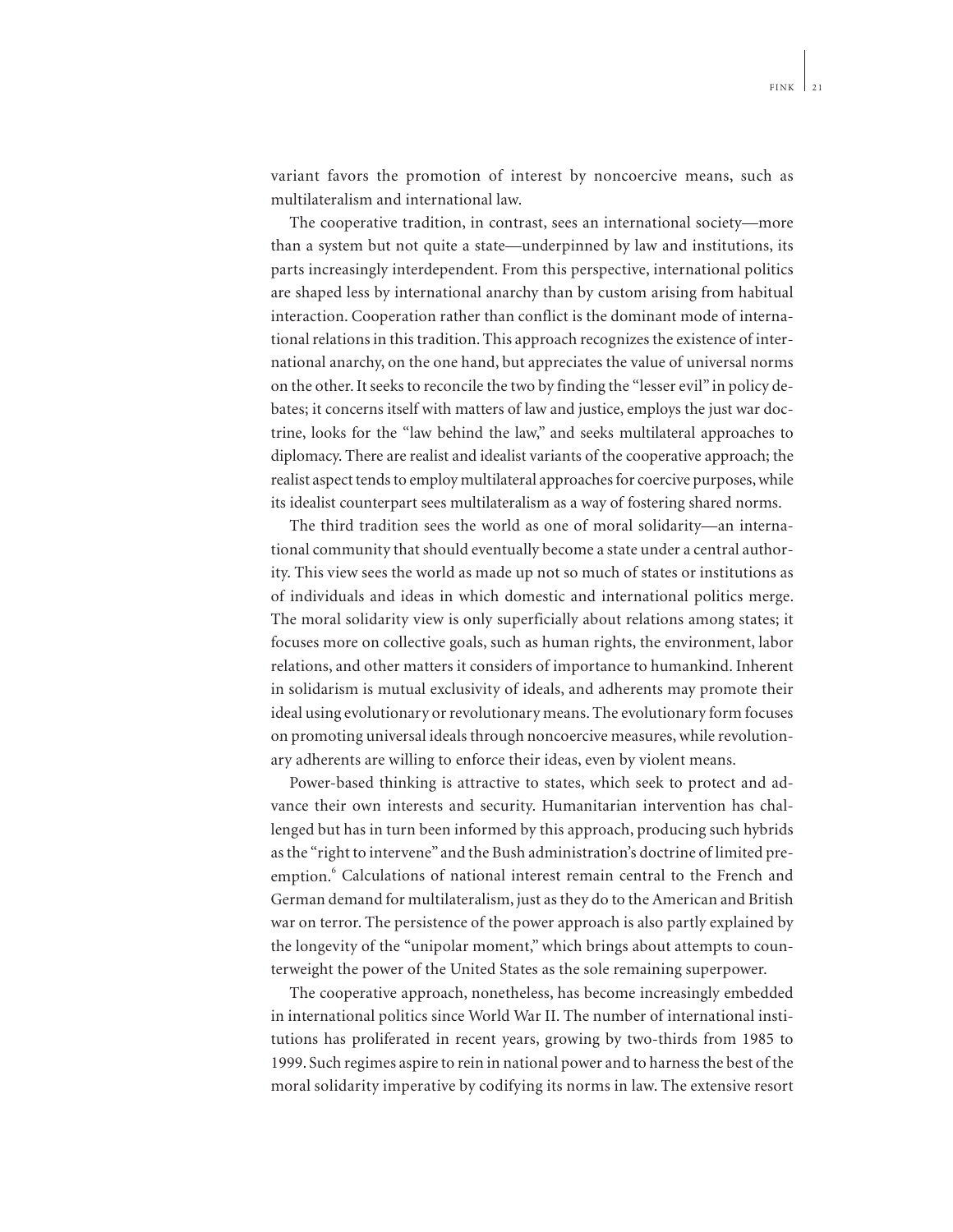to just war doctrine and the continued importance of seeking UN mandates, such as in the Kosovo and Iraq episodes, are evidence of the persuasiveness of the cooperative tradition.

An upswing of the solidarist thinking is evident in examining the Kosovo and Iraq crises; the national decisions made in those cases cannot be explained purely in terms of power calculations or the requirements of international law. In the months before the Iraq campaign, the human solidarity imperative remained even for states that did not focus on the humanitarian aspects of the problem. States sought international legitimacy by casting in moral terms the struggles between freedom and liberation and between multilateralism and unilateralism.

Thus the rise of solidarist thinking, the institutionalization of cooperative thought, and the persistence of power-based decision making will make the use of force even more hotly debated in the future. In the Kosovo instance, decision makers satisfied the demands of all three imperatives; where they do not, consensus will be unlikely.

#### **WHAT HAPPENED IN KOSOVO**

In March 1999, NATO launched an aerial campaign over Serbia. Extensive diplomacy, including three Security Council resolutions and negotiations convened under threat of coercion, had failed to resolve the crisis caused by "ethnic cleansing" perpetrated against ethnic Albanians in the Serbian province of Kosovo.<sup>7</sup> By consulting all three traditions, each nation found a combination of political, legal, and moral grounds that overcame resistance to the decision to intervene.

Germany and France initially demanded a UNSC mandate, insisting that without it the action would be illegal under international law. They later reversed their positions, for different reasons. Germany was reacting to a tension within the cooperativist tradition that pitted its post–World War II commitment to international law and multilateralism against its strong wish to be a responsible, reliable international partner.<sup>8</sup> The German position also revealed a tension within solidarism: its left-leaning coalition government was torn between a tradition of pacifism and a desire to uphold human rights and humanitarianism. In the end, the commitments to reliable international partnership and to humanitarian values overcame pacifism and insistence upon multilateralism. The result was a watershed event:<sup>9</sup> the German troops sent to Kosovo were the first ordered to participate in offensive military operations in fifty years—and the decision had been made without a UNSC mandate.<sup>10</sup> The German case, then, was essentially a tension between elements of the cooperative and solidarist traditions, in which the moral component tipped the scales toward intervention.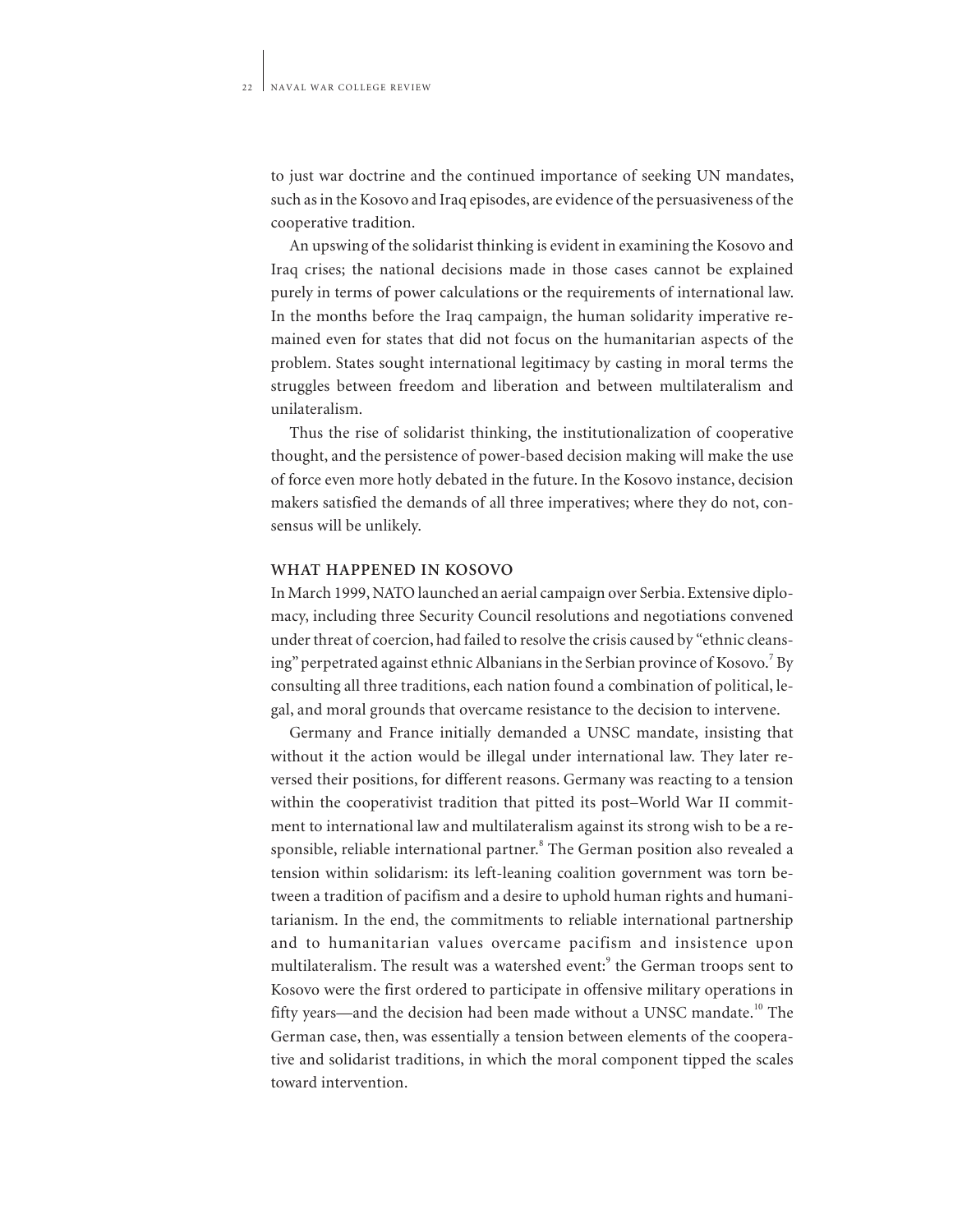France's stance on authorization reflected a desire to bolster its position as a veto-bearing member of the Security Council; it rested authority solely on the authority of previous council resolutions.<sup>11</sup> Yet it had to claim this legitimacy without the resolution that it had previously insisted upon throughout the crisis.<sup>12</sup> This insistence reflected long-standing reservations about American dominance of NATO and European security affairs, and France's aspiration to a leadership role on the continent.<sup>13</sup> Throughout the crisis, French officials expressed concern about "a new American unilateralism."<sup>14</sup> To reverse his stance on the UN mandate, President Jacques Chirac declared that "the humanitarian situation constitutes a ground that can justify an exception to a rule, however strong and firm it is."<sup>15</sup>

France framed its arguments in just war terms—in particular, the fulfillment of the principle of last resort and NATO's just cause in the face of Milosevic's barbarous crimes and continued recalcitrance. The French justification was also a moral one, not just because of humanitarian aims but in its sense of spreading French values as universal norms, especially the "matter of human rights on our continent."<sup>16</sup> The French approach was thus essentially a hybrid of power and solidarist thinking, with multilateralism supporting both.

The British, for their part, claimed the existence of an "humanitarian exception" to the authority of the Security Council and cited previous resolutions as a legal basis.<sup>17</sup> The British justification represented a blend of strong cooperativist and solidarist traditions. Prime Minister Tony Blair explained, "This is a just war, based not on any territorial ambitions but on values. We cannot let the evil of ethnic cleansing stand. . . . We have learned twice before in this century that appeasement does not work. If we let an evil dictator range unchallenged, we will have to spill infinitely more blood and treasure to stop him later."<sup>18</sup> Blair further framed the crisis as a fight between the forces of order and "a disintegration into chaos and disorder" in which "many regimes . . . are undemocratic and engaged in barbarous acts."<sup>19</sup> Whereas the Germans saw tension between values and interests, Britons accepted what Blair called a "subtle blend of mutual self interest and moral purpose" in which "the spread of our values makes us safer."<sup>20</sup> The British approach was thus a harmony of cooperativist and solidarist thinking.

The United States based its legal justification on previous Security Council resolutions, the impending humanitarian emergency, and a threat to peace and security in the region. In the debates within the U.S. government, justification was framed in terms of the national interest. By the end of the 1990s, the administration believed it had exhausted congressional patience with requests for troops where vital national interests were not at stake. In any case, interest-based arguments resonated with the American people as well, as did emphasis on U.S.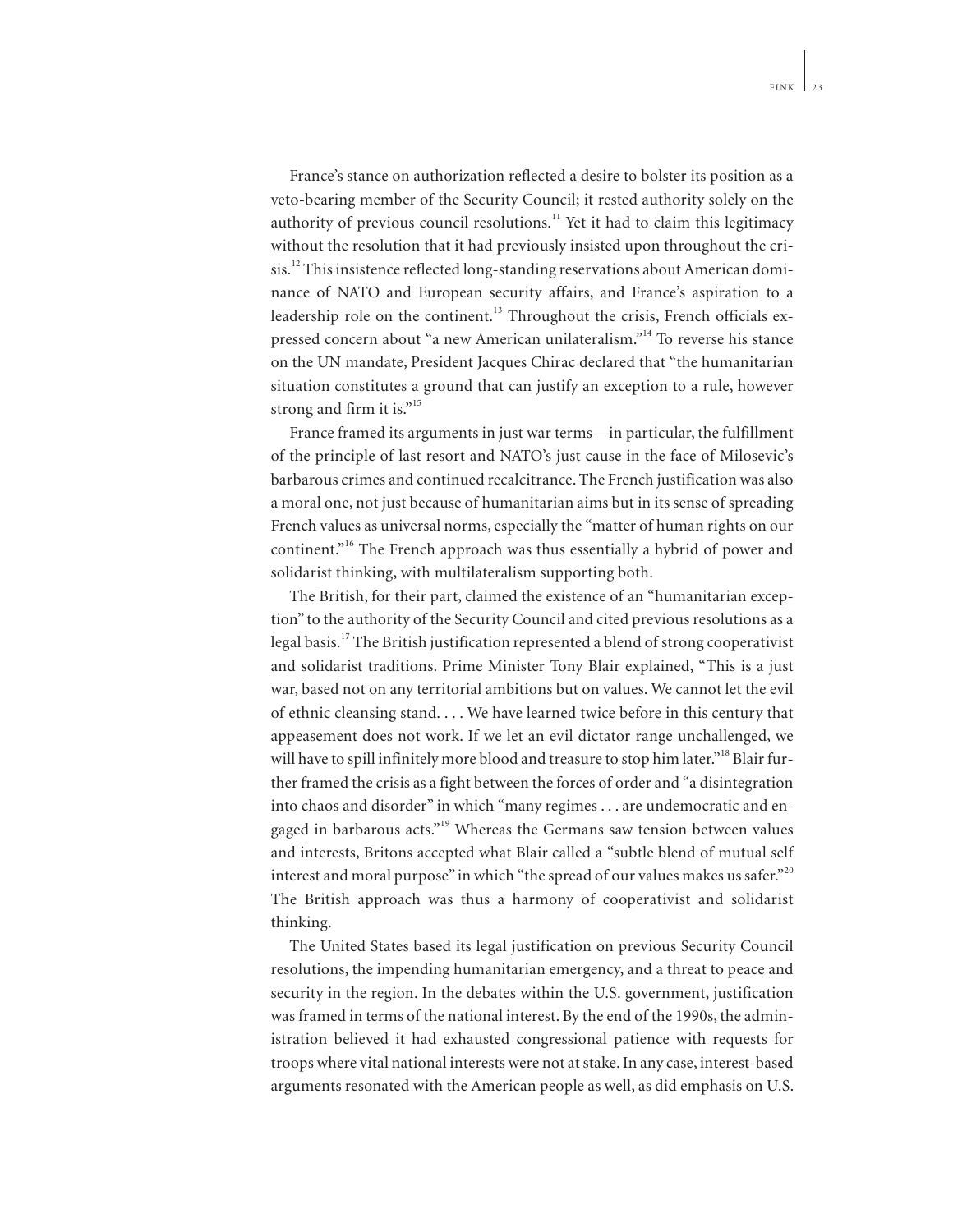rather than UN authorization to act. The American case was thus essentially power based, with moral claims and legal aspects adduced in support.

The three traditions, then, were clearly present in the decision making of each of the four countries in 1999. All three dimensions had to be accommodated to make consensus possible. The lesson of the Kosovo case is that diverging attitudes can be reconciled if decision makers satisfy the demands of all three imperatives. It also points to an upswing in the power of the solidarist arguments, which forcefully challenged both strictly power-based calculations of national interest and cooperativist attachment to international law.

### **WHAT HAPPENED IN IRAQ**

The Iraq case shows that the ethical dimension was influenced by two contending agendas for the future of international order. Even though the Americans and British, on one side, and the French and Germans, on the other, differed on justification and authorization, both viewed Iraq, as they had Kosovo, in the context of a struggle between "civilization" and "barbarity." Their visions of civilization, however, were sharply at variance. The American and British leaders saw a struggle between human liberty and oppression, between democracy and dictatorship; the French and Germans saw a contest between multilateralism and unilateralism, between collective responsibility and superpower prerogative.<sup>21</sup>

Ethical determinations regarding authorization and justification were shaped by these contending viewpoints, just as these lenses continue today to color judgments on the decisions of early 2003. One such judgment is that important moral dimensions were not taken account of at the time; in particular, there was insufficient frank discussion of the humanitarian costs of the alternatives of war and of continued coercive diplomacy and containment.

The November 2002 vote on Security Council Resolution 1441 was viewed as a referendum on war with Iraq. France insisted that its vote in favor of the resolution was meant to "strengthen the role of the UN"; $^{2}$  this insistence reflected France's interest in strengthening its own international position as a permanent member of the Security Council. The United States and Britain saw UNSCR 1441 as fulfilling the last-resort principle; France and Germany disagreed, countering that "the conditions for using force against Iraq are not fulfilled."<sup>23</sup> The Germans insisted that "the unity of the [UN Security] Council is of central importance" and, in light of that imperative, argued for a continuation of containment, sanctions, and no-fly zones.<sup>24</sup> Nonproliferation regimes had not, Berlin felt, been fully exploited; the Germans held that "peaceful means have therefore not been exhausted," that the Security Council was "crucial to world order" in the future, and that war should be avoided.<sup>25</sup> The German approach was thus cooperativist, but because it allowed no military option at all, it was also solidarist, taking the form of an idealized multilateralism.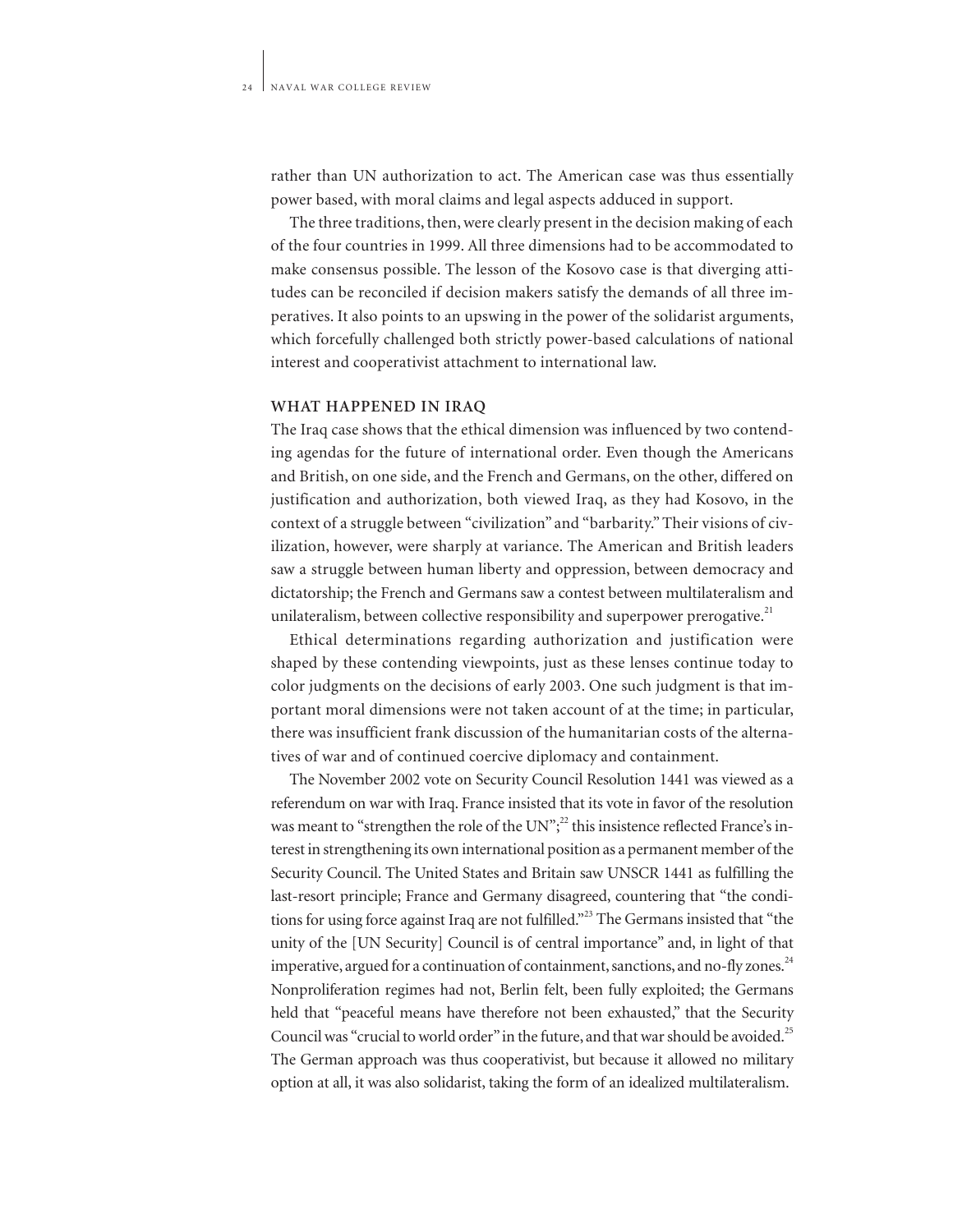President Chirac took a moral-exclusivist stance as well, on the necessary source of authority for war. He maintained that the UN was "the only legitimate framework for building peace, in Iraq and elsewhere" and that France would advance its principles through collective action.<sup>26</sup> Other French officials, meanwhile, were arguing that adherence to international law was a moral obligation, that only such law could legitimate the use of force, and that France must advance the idea of collective responsibility.<sup>27</sup> At home, Jacques Chirac's popularity soared in proportion to the anti-American nature of his stance.<sup>28</sup> Just as in the Kosovo case, France's position was thus a moralized power-based approach, with the cooperative tradition in a supporting role.

The British, as they had in Kosovo, insisted upon a sound legal basis for intervention in Iraq. The British attorney general declared that military action would not violate international law, though other lawyers insisted on the opposite.<sup>29</sup> The British people insisted on either proof of the existence of weapons of mass destruction or issuance of a UN mandate.<sup>30</sup> Politicians called for a separate Security Council mandate for the reconstruction of Iraq, in order to avoid a postwar occupation situation; the prime minister accordingly persuaded the Americans to seek a second Security Council resolution for intervention. Yet the British stance was as moral as it was legal. Echoing his approach in 1999, Blair couched the threat as "disorder and chaos" that jeopardized other foreign policy aims such as the alleviation of poverty, protection of the environment, and the promotion of international health. The threat, he held, was embodied in states and groups that "hate our way of life, our freedom, our democracy."<sup>31</sup> As in the Kosovo case, the struggle was not with the people of the Iraqi nation but with "barbarous rulers" who defied collective norms and laws.<sup>32</sup> Thus the British argument, like the German position, was a combination of strong cooperative and solidarity approaches.

The United States relied on previous Security Council resolutions to authorize intervention—a cooperativist approach. This tradition was also apparent in American just war arguments. Washington interpreted UNSCR 1441 and subsequent inspections as giving Saddam his last chance, beyond which lay force, the last resort. Secretary Powell later recalled, "We gave diplomacy every chance.... [W]e could wait no longer."<sup>33</sup> The power approach was also clearly evident in the American case: "The United States of America has the sovereign authority to use force in assuring its own national security."<sup>34</sup>

Thus cooperative and power-based imperatives informed the way the United States viewed authorization for war. However, the roles of both had their limits. While legal advisers suggested that the American presence in Iraq was technically an occupation, the moral imperative of "liberation" was more important. The president made Iraqi liberation the centerpiece of his 2003 Captive Nations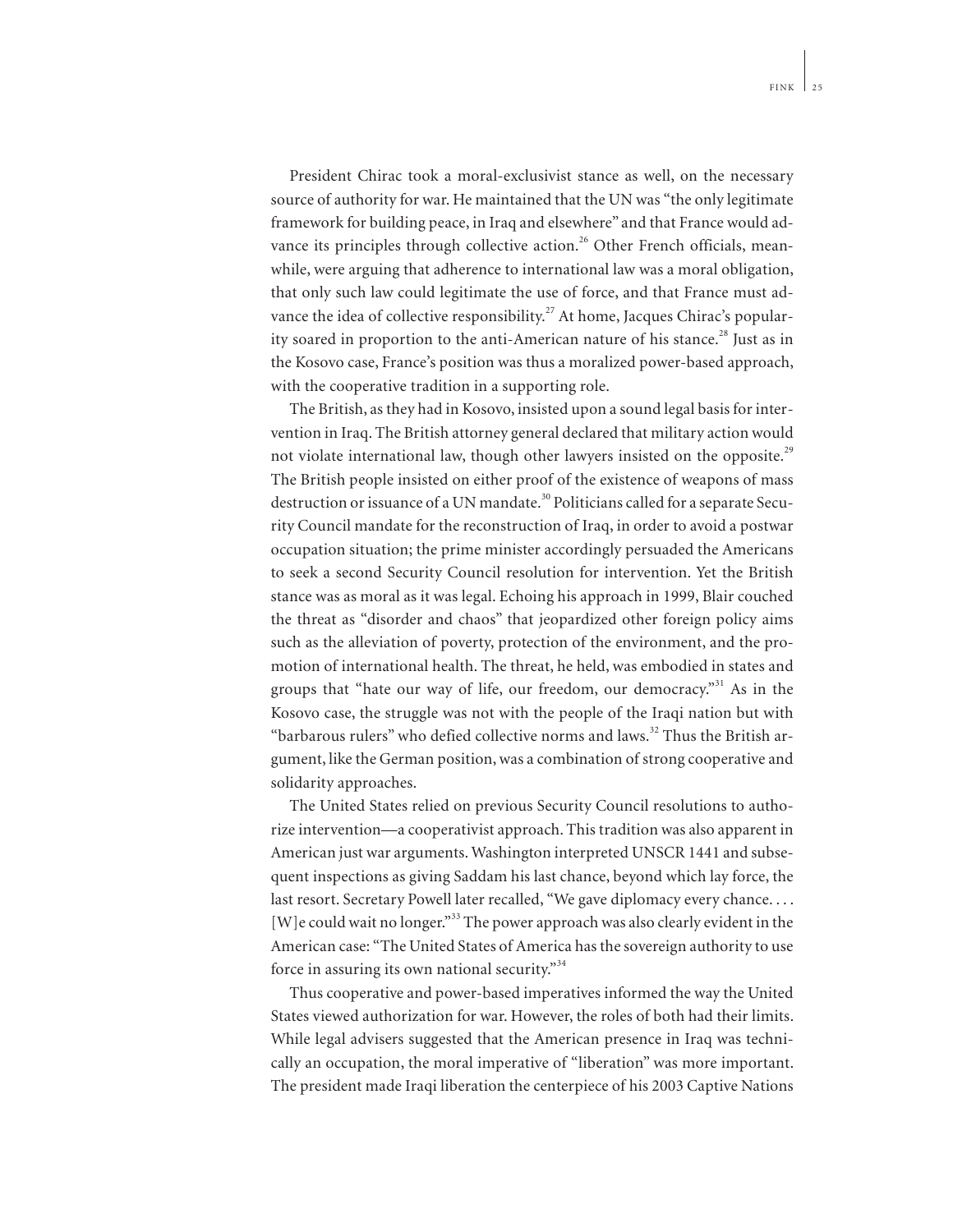Week address.<sup>35</sup> Stating his case at the UN General Assembly before the war, the president emphasized solidarity with the Iraqi people, who had, he said, "suffered too long in silent captivity." He explained, "Liberty for the Iraqi people is a great moral cause, and a great strategic goal."<sup>36</sup> Finally, the whole approach was couched as a great struggle for human liberty. The idea of liberation is central to solidarist thinking.

In his well known June 2002 West Point graduation speech, the president spoke of the American "commanders who [had] saved a civilization."<sup>37</sup> In his speech at the war's end, he likened the American posture to Franklin D. Roosevelt's Four Freedoms, the Truman Doctrine, and Ronald Reagan's "evil empire" doctrine.<sup>38</sup> Clearly, Bush saw the state of the world as a struggle between the civilized forces of democracy and human liberty, on one side, and the barbaric forces of oppression on the other.<sup>39</sup> The American position, like that of the French, was thus a strongly solidarist version of the power-based approach. Like the German and British, they had similar approaches but reached opposite conclusions on intervention. Likewise the German and French reached the same conclusion from different motives.

Decision makers did not reach agreement, as they had four years earlier, and policy and diplomacy have suffered thereby. In particular, the Iraqi people and the men and women of the coalition forces have lost the benefits that could have accrued from increased international cooperation. But it is not too late.

### **A WAY AHEAD**

The Kosovo crisis was a turning point for international politics, but was it a death knell for the international legal order? Can states take steps to heal the breach? The lesson of the collective Kosovo decision of the NATO nations was that if the demands of three contending imperatives—the fundamental, underlying "mixed motives"—are met, diplomacy benefits and consensus emerges. In 2003, in contrast, decision makers on both sides of the intervention debate showed disappointing unwillingness to recognize the lessons of the Kosovo campaign, and in this sense Iraq was an opportunity lost. If the structural deficiencies that exacerbate discord are addressed, however, cohesive policy is possible. Even before then, there are some practical steps that states can take.

*Accept the Dilemma of Mixed Motives.* Policy makers can resist temptations to exploit seeming inconsistencies in policy to their political advantage. They can instead ratchet down the rhetoric and accept, as Michael Walzer urges us, that "the lives of foreigners don't weigh that heavily in the scales of domestic decision making. So we shall have to consider the moral significance of mixed motives."<sup>40</sup> In both the Kosovo and Iraq cases, there existed neither strictly realpolitik nor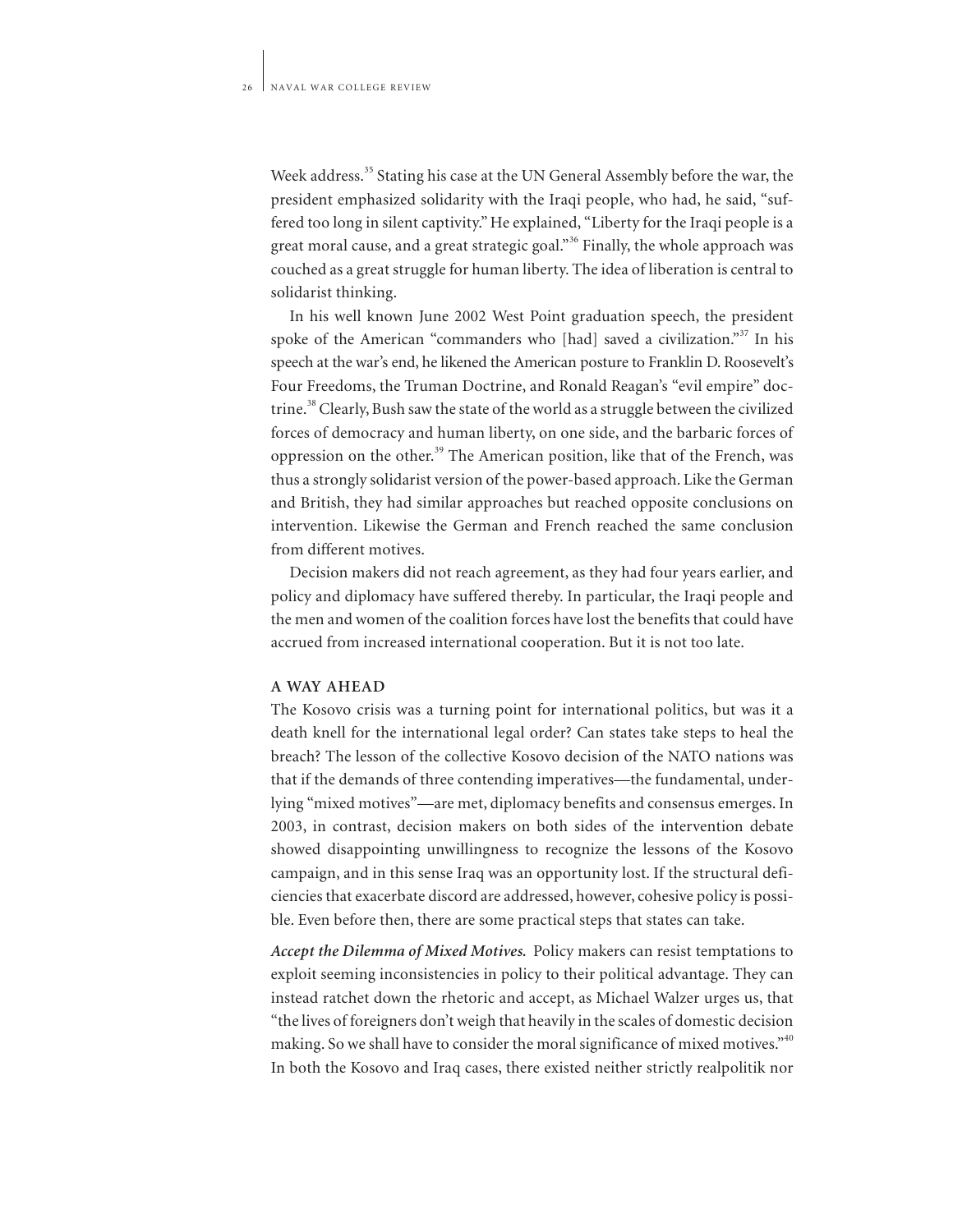purely cooperative positions. Leaders can help publics recognize the dilemma of diverging moral imperatives, just as they acknowledge contending interests and varying, even conflicting, legal interpretations.

*Make the Humanitarian and Human Rights Case.* One of the casualties of the trend toward polarization between the war on terror and the multilateral imperative was the thorough discussion of humanitarian considerations. Justifications offered before the Iraq intervention, and criticism of those justifications, did not bear out the promise of what some human rights advocates had seen after the Kosovo intervention as "the beginning of the new age of human rights enforcement."

The United States and Britain produced reports regarding Saddam Hussein's abuses but did not refer to them extensively. Human rights and humanitarian officials were surprisingly absent from the debates.<sup>42</sup> The French/German side argued for disarmament rather than regime change, whereas the American/ British coalition called for the use of force. The human rights/humanitarian argument for the removal of Saddam Hussein but against the use of force was not fully heard, and this was a missed opportunity. First, the suffering of the Iraqi people, concealed for years by limited access, could have been more fully exposed. Second, such arguments would have resonated with publics and citizens, who deserved but did not see an open and careful weighing of the human costs and benefits of either containment or military intervention.<sup>43</sup> Finally, such an argument, forcefully made, would have increased pressure on regional regimes to censure Saddam Hussein.

*Establish Criteria for Just War Decision Making.* Just war criteria reemerged in the 1990s as a framework for moral arguments about the use of force. In 2003, it at least made the language of proper authority, just cause, and right intention central in public pronouncements. In part, the ethic was popular with governments because it gave them general and persuasive norms to which to appeal, rather than specific and possibly binding laws. That such words resonate with publics, however, is no doubt the main reason leaders use them. Decision makers should establish criteria applying just war principles to various situations such as rogue states possessing WMD, reducing the temptation to wield just war doctrine solely as a political tool and thus enhancing its usefulness in general.

## **UNIVERSAL VALUES: MORAL TALK IS STATE PRACTICE**

The moral dimension played an important role in the political and legal debates about authorization and justification of intervention in Kosovo and Iraq. The moral element was not merely "tacked on" or secondary; rather, it informed legal and political considerations, overcoming objections to the use of force in Kosovo and causing a standoff among NATO allies with regard to Iraq.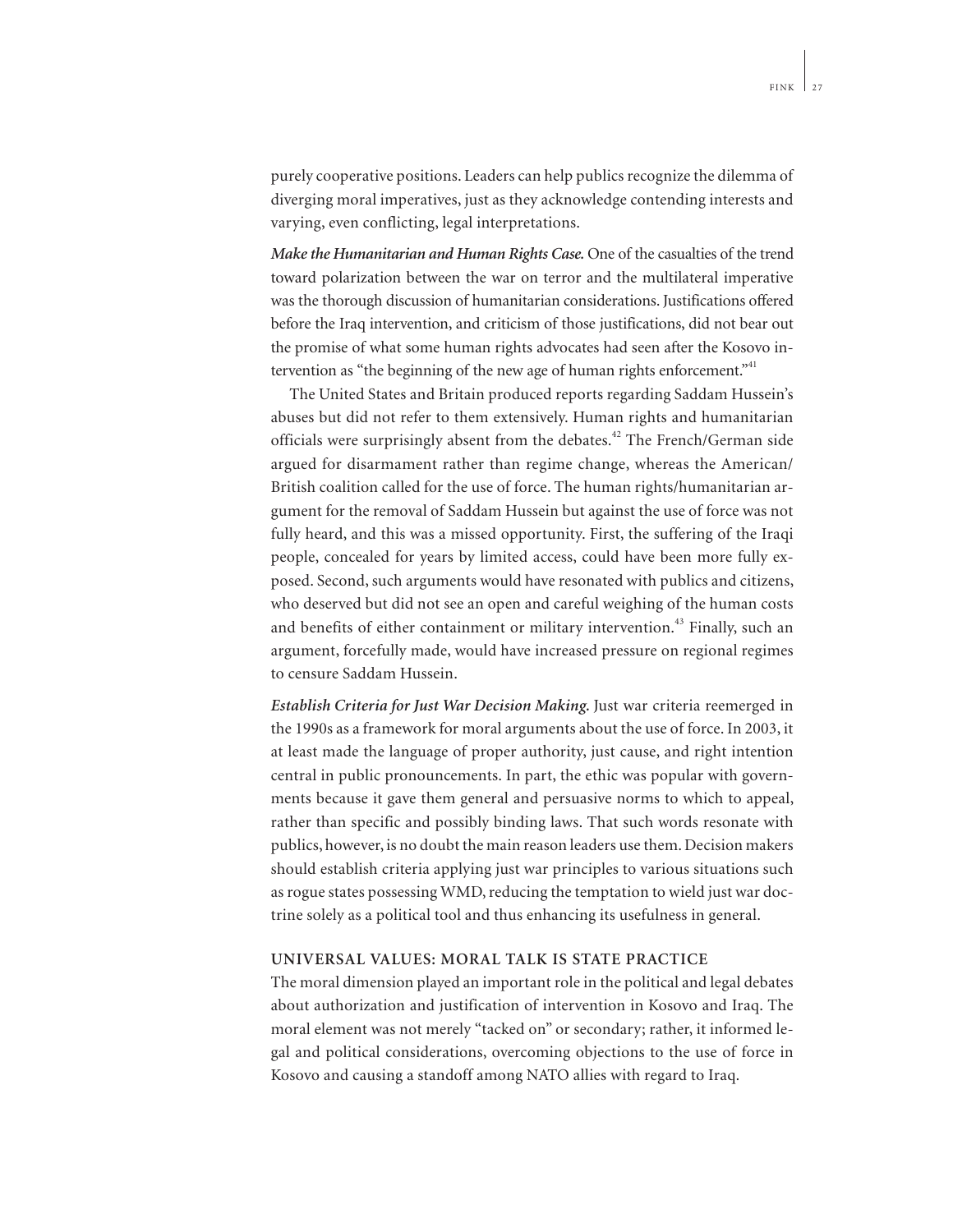The lesson is that of the three imperatives that influence international behavior, the solidarist approach will be increasingly important in the decades ahead but that laws and institutions have not caught up to the social reality. This is nothing new. In the nineteenth century, the dominance of the power tradition stimulated bilateral international relations and brought an institutionalized balance of power. In the twentieth century, the cooperative approach prevailed in the aftermath of two world wars, and multilateralism and international institutions proliferated. Entering the twenty-first century, the solidarist imperative is on the rise, fostered by transnational movements, the democratization of information technology, and other trends.<sup>44</sup> Current political and legal structures are inadequate to address this increasingly collective consciousness, on one hand, and increasing transborder threats, state failure, and poverty on the other. The legitimacy of unilateralism and multilateralism is no longer the issue; the need is for a three-tiered diplomacy that integrates—by addressing simultaneously the persistence of power, the embedded nature of cooperation, and the reemergence of the solidarist imperative.<sup>45</sup>

A way to begin is to identify and bolster the elements of the old order that nations hold most dearly and in common. Norms of humanitarian intervention, protection, and prevention of WMD proliferation have all been proposed as ripe for codification, but states continue to resist engaging the matter.<sup>46</sup> A decade after the Rwanda genocide, decision makers have yet to develop criteria for responding to such crises. In his address to the UN on 23 September 2003, Kofi Annan lamented that the international community was "hesitant and tardy" in engaging in "serious discussions of the best way to respond to threats of genocide or other comparable massive violations of human rights."<sup>47</sup> With that task still undone, leaders must now agree upon criteria for countering imminent threats of rogue states and terrorists armed with weapons of mass destruction. Codification and criteria development will be a difficult process, but one well worth the diplomatic toil.<sup>48</sup>

That said, nations should give existing universal values a chance. Western intellectuals are often the quickest to question the universality of norms, such as those in the Universal Declaration of Human Rights. They can do so only by ignoring the fact that the declaration had international authorship and offers international benefits.<sup>49</sup> Likewise, critics may continue to argue that the trend away from United Nations mandates means that all talk of right and wrong should be expunged from the law and replaced by state practice. The Kosovo and Iraq decisions, however, show that moral talk *is* state practice. The reason is that, despite significant legal and political disagreements surrounding authorization and justification for forcible intervention, fundamental freedoms, to those who do not yet possess them, remain more than rhetorical.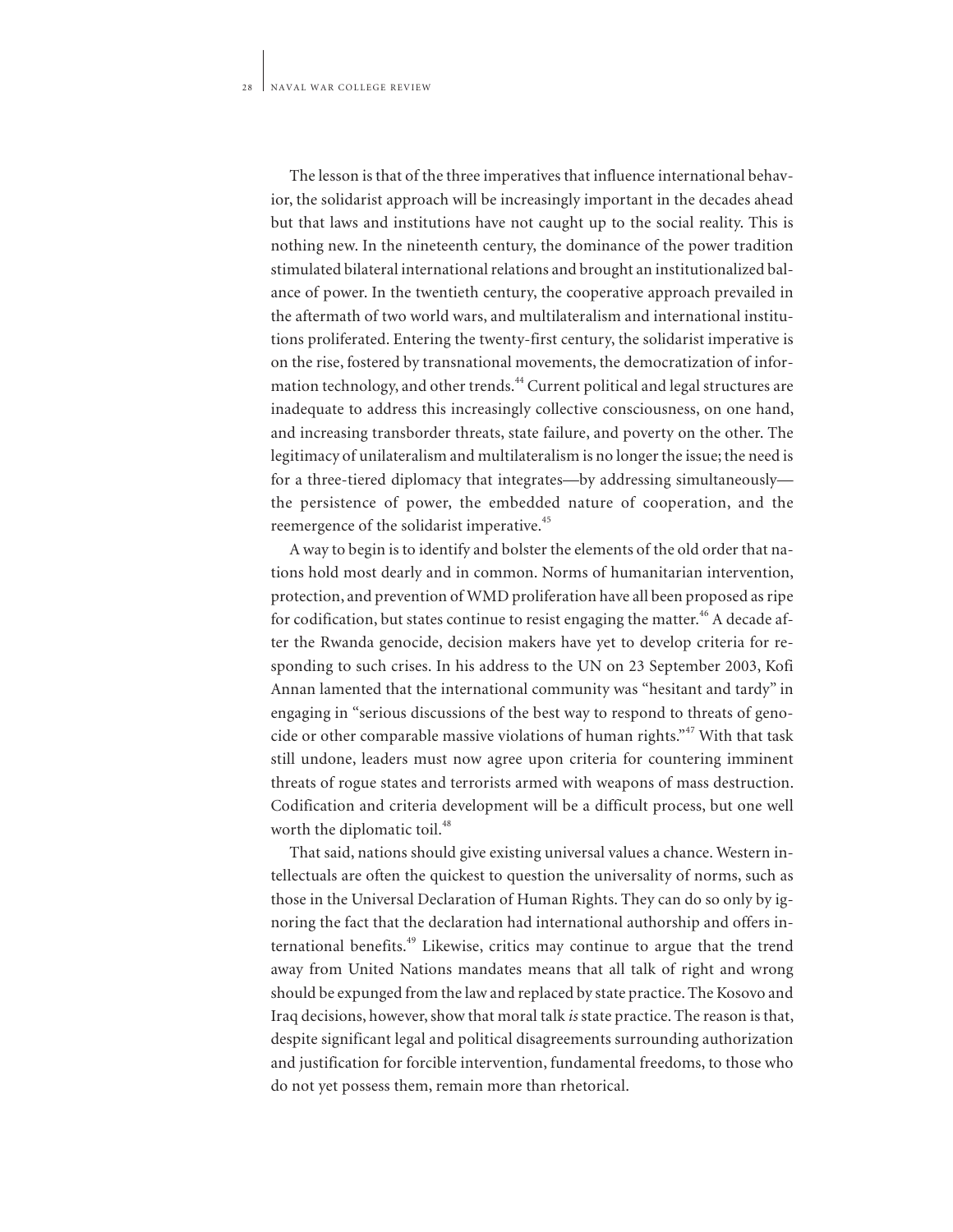### **NOTES**

- 1. Daniel Casse, "The War of Ideas: A Look at the Men and Women Who Shape Bush's Bold Foreign Policy," *Wall Street Journal,* 10 March 2004, available at www.opinionjournal .com/forms/printThis.html?id=110004795.
- 2. Michael Glennon, "Why the Security Council Failed," *Foreign Affairs* (May/June 2003), p. 32.
- 3. For a power-based look explaining the French and British positions as a contest for leadership on the European continent see John O'Sullivan, "The British-French Duel," United Press International, 24 March 2003. For a strictly economic argument explaining the American position as a contest for control of Iraqi oil fields see Jeffrey Sachs, "Saudi Arabia Was Real Target in Iraq War," *Financial Times,* 12 August 2003, available at www .globalpolicy.org/security/issues/iraq/justify/ 2003/0812target.htm. For a human rights perspective, see Ken Roth, "War in Iraq: Not a Humanitarian Intervention," *Human Rights Watch,* available at hrw.org/wr2k4/3.htm. For a just war analysis supporting the war, see George Weigel, "Iraq and Just War, Revisited," available at www.catholicexchange.com/vm/ PFarticle.asp?vm\_id=2&art\_id=23364&sec \_id=44806.
- 4. Martin Wight, *International Theory: The Three Traditions* (New York: Holmes and Meier, 1992), pp. 7–24.
- 5. In reference to Thomas Hobbes (1588–1679, English philosopher), Hugo Grotius (1583– 1645, Dutch jurist and statesman), and Immanuel Kant (1724–1804, German philosopher). Stewart Patrick, "Beyond Coalitions of the Willing: Assessing U.S. Multilateralism," in *Strategy and Force Planning*, 4th ed., ed. Security, Strategy, and Forces Faculty (Newport, R.I.: Naval War College, 2004), pp. 589–602.
- 6. Right to intervene or "right of interference": see, for example, Bernard Kouchner, "The Future of Humanitarianism," twenty-third annual Morgenthau Memorial Lecture on Ethics and Foreign Policy, Carnegie Council on Ethics and International Affairs, 2 March 2004, available at www.cceia.org/media/ 23%20MML.pdf. Doctrine of limited preemption: George W. Bush, *The National*

*Security Strategy of the United States of America* (Washington, D.C.: September 2002), p. 15.

- 7. The UN Security Council resolutions were UNSCR 1160 of 31 March 1998, calling upon Belgrade and the Kosovo Albanian leaders to enter into meaningful dialogue with international involvement, for the return of refugees and a solution to the political problems in Kosovo, and an understanding that the territorial integrity of Yugoslavia should be maintained and the rights of the Kosovo Albanians respected; UNSCR 1199 of 23 September 1998, calling for a cessation of hostilities, endorsement of international monitoring, and the establishment of Kosovo Diplomatic Observer Mission (KDOM); and UNSCR 1203 of 24 October 1998, endorsing the agreements between Yugoslavia and the Organization for Security and Cooperation in Europe (OSCE) inserting an observer mission and between Yugoslavia and NATO, and calling for the use of force in Serbia in the form of unarmed aerial observer missions to verify compliance with the cease-fire and refugee returns. Additionally, the Security Council issued, in the form of presidential statements, condemnations of the Racak massacre (19 January 1999) and Belgrade's declaration of the head of the Kosovo Verification Mission (KVM) as persona non grata (29 January 1999). It further condemned the barring of the prosecutor of the International Criminal Tribunal for the Former Yugoslavia from Yugoslavia after the Racak massacre, and the shooting of KVM personnel.
- 8. Article 25 of the German Basic Law states: "The general rules of public international law form part of the Federal law. They take precedence over the laws and directly create rights and duties for the inhabitants of the Federal territory."
- 9. Defense Minister Rudolf Scharping declared the Kosovo operation "very clearly . . . a turning point in German foreign policy. . . . [I]n my view, this is a turning point in a certainly positive way." Echoing Gerhard Schroeder, he referred to German responsibility among nations, stating, "For the first time we accept responsibility in such a fundamental matter, and Germany is part of Europe, of the western democracies, and not opposed to them as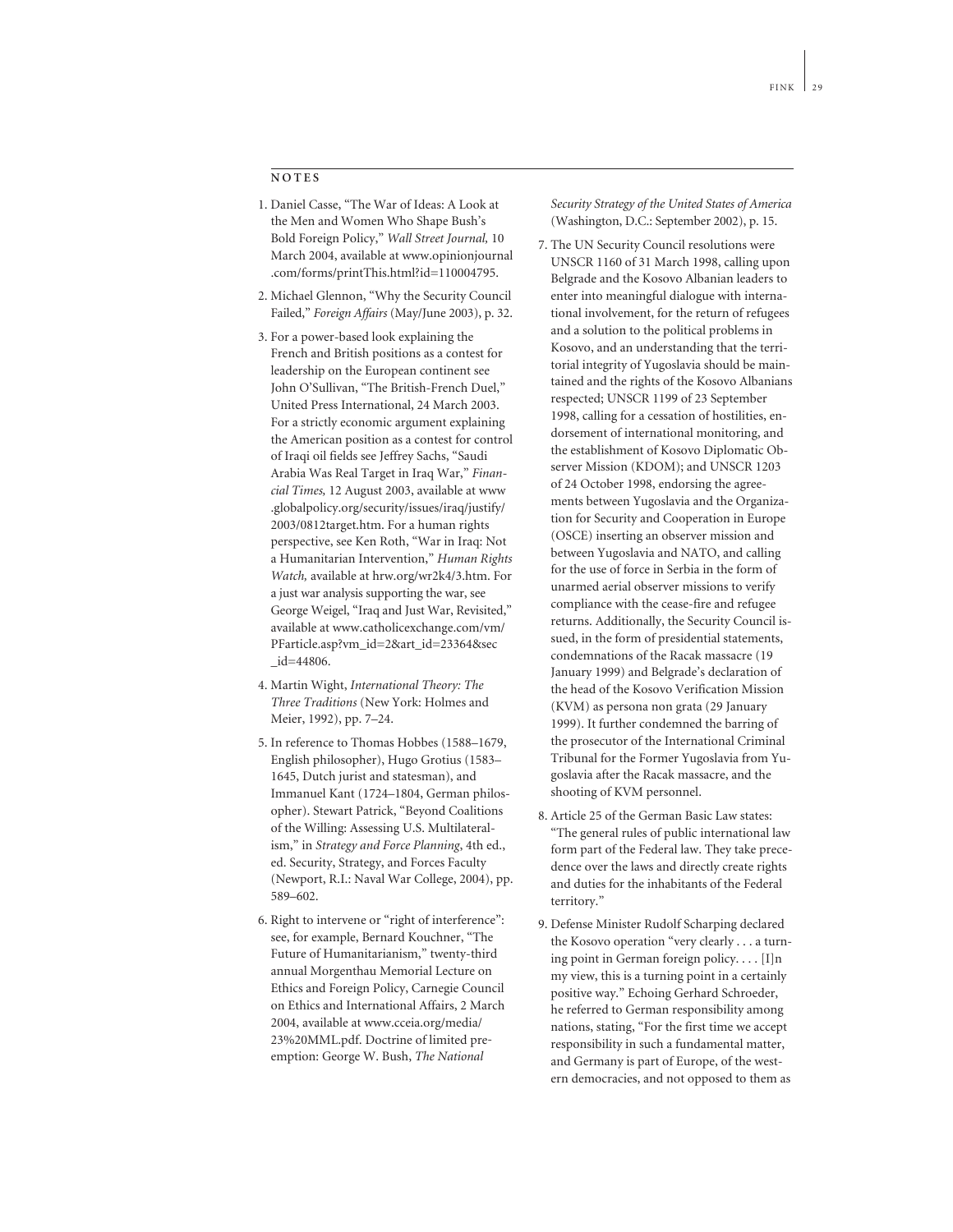it was until the end of World War II." Rudolf Scharping, interview with Richard Meng, *Main Frankfurter Rundschau,* Internet version, 27 March 1999, Federal Broadcast Information Service (FBIS), FBIS-WEU-1999-0327.

- 10. Adrian Hyde-Price, "Berlin Republic Takes to Arms," *World Today* (June 1999), p. 13, quoted in Pierre Martin and Mark R. Brawley, eds., *Alliance Politics, Kosovo, and NATO's War: Allied Force or Forced Allies?* (New York: Palgrave, 2000), p. 131. German troops had participated in earlier crisismanagement operations in the 1990s, including service in Somalia, Cambodia, and Bosnia. See David Yost, *NATO Transformed*: *The Alliance's New Roles in International Security* (Washington, D.C.: U.S. Institute of Peace, 1999), p. 189.
- 11. Ministère des Affaires Étrangeres Dossiers d'archive, "Legal Basis of the Action Undertaken by NATO" (Paris, 25 March 1999), available at www.france.diplomatie.fr/actual/ dossiers/kossovo/kossovo.html.
- 12. Craig R. Whitney, "French Are Gearing Up to Join in Dousing the Flames in Kosovo," *New York Times,* 25 January 1999, p. A6.
- 13. Throughout the Kosovo crisis, France was engaged in promoting European Security and Defense Policy (ESDP), the purpose of the December 1998 meeting at Saint Malo with Prime Minister Tony Blair of the United Kingdom and Prime Minister Lionel Jospin and President Jacques Chirac of France. See Dimitris Keridis and Robert L. Pfaltzgraff, Jr., *NATO and Southeastern Europe: Security Issues for the Early 21st Century* (Dulles, Va.: Brassey's, 2000), and Fraser Cameron, *The Foreign and Security Policy of the European Union Past, Present and Future* (Sheffield, U.K.: Sheffield Academic, 1999).
- 14. John Vinocur, "Going It Alone, U.S. Upsets France; So Paris Begins a Campaign to Strengthen Multilateral Institutions," *International Herald Tribune,* 3 February 1999, p. 1. In January 1999, Prime Minister Jospin announced, "We're confronted with a new problem on the international scene. The United States often behaves in a unilateral manner and has difficulty in assuming the role it aspires to as organizer in the international community." In February 1999, Foreign Minister Hubert Vedrine described the

United States as a "hyperpower" that had to be counterbalanced. In an interview with *Libération,* Vedrine suggested five steps to countering American power: solid nerves; perseverance; methodical widening of the bases of agreement among Europeans; cooperation at each stage with the United States, combining friendship and the will to be respected, while defending in all circumstances organized multilateralism and the prerogatives of the Security Council; preparation politically, institutionally, and mentally—for the moment when Europe has the courage to go farther.

- 15. Jacques Chirac, press conference at the Palazzo Vecchio in Florence, 6 October 1998, cited in Ivo H. Daalder and Michael E. O'Hanlon, *Winning Ugly: NATO's War to Save Kosovo* (Washington, D.C.: Brookings Institution, 2001), p. 44.
- 16. Jacques Chirac, Speech to the French People, 24 March 1999, available at www.diplomatie .fr/actual/dossiers/kossovo/kossovo6.gb.html.
- 17. United Nations Security Council S/PV.3988, 24 March 1999, available at ww.uu.nl/content/ PV-3988.pdf.
- 18. Tony Blair, "Doctrine of the International Community," in *Strategy and Force Planning*, ed. Security, Strategy, and Forces Faculty, pp. 569–79.
- 19. Tony Blair, "Chaos and Disorder," House of Commons, 23 March 1999, available at www.parliament.the-stationery-office.co.uk/ pa/cm199899/cmhansrd/vo990323/debtext/ 90323-03.htm. Blair, "Barbarous Acts," and "Doctrine of the International Community."
- 20. Ibid.
- 21. During the 1999 Kosovo debates, Chirac offered a plan to counter U.S. "unilateralism"—a proposal made to the French diplomatic corps that the UN General Assembly consider reshaping the international order based upon "collective sovereignty." He listed seven principles, the first (at the unnamed Americans) advocating "collective responsibility" in international action "excluding unilateral temptations and leading to shared management of the global risks and threats that weigh on our peoples." Vinocur, "Going It Alone."
- 22. *NewsHour with Jim Lehrer,* 8 November 2002.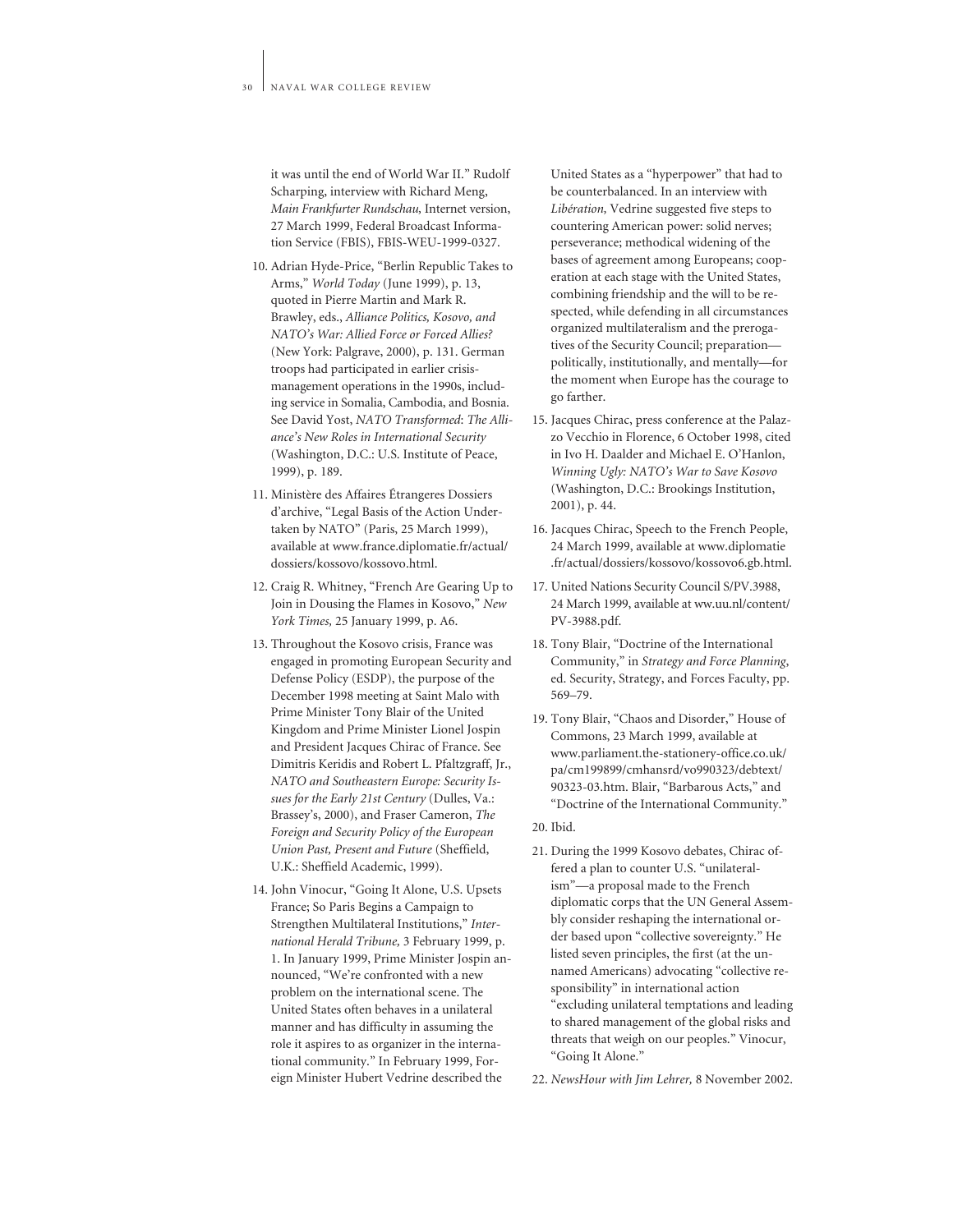- 23. "Battle of the Rival Texts," *Guardian Unlimited,* available at www.guardian.co.uk/Iraq/ Story/0,2763,902543,00.html.
- 24. Joschka Fischer, "Statement by Minister for Foreign Affairs of the Federal Republic of Germany, Mr. Joschka Fischer: Public Meeting of the Security Council on the Situation between Iraq and Kuwait, New York, 5 February 2003," available at www.germany-info .org/relaunch/politics/speeches/020503.htm.
- 25. Joschka Fischer, "Statement by Minister for Foreign Affairs of the Federal Republic of Germany, Mr. Joschka Fischer: Public Meeting of the Security Council on the Situation between Iraq and Kuwait, New York, 19 March 2003," available at www.germany-info .org/relaunch/politics/speeches/031903.htm.
- 26. Jacques Chirac, 20 March 2003, available at special.diplomatie.fr/imprimer\_gb.php3?id \_article=191.
- 27. Dominique de Villepin, "Law, Force and Justice," speech delivered to the International Institute for Strategic Studies, 27 March 2003, available at special.diplomatie.fr/imprimer \_gb.php3?id\_article=240.
- 28. Philip Delves Broughton, "Chirac's Tough Stand Wins Friends at Home," *Daily Telegraph,* 17 March 2003, available at www .telegraph.co.uk/core/Content/displayPrintable .jhtml?xml=/news. Sixty percent of French citizens opposed the war with or without a UN mandate, a level of opposition second only to the Spanish in Europe. Support for the war rose significantly in Britain and Germany with the prospect of a separate Security Council resolution ("A Review of Worldwide Support (or Lack of It) for War on Iraq," *Eriposte,* www.eriposte.com/war\_peace/iraq/ iraq\_war\_worldwide\_support.htm.
- 29. Clare Short, "Full Text: Clare Short's Statement," *Guardian*, 18 March 2003, available at www.guardian.co.uk/Iraq/Story/0,2763 ,916678,00.html.
- 30. Support for the war in Britain was 75 percent with both proof of WMD and a UN mandate, 46 percent with proof alone, 41 percent with a mandate only, and 24 percent with neither. "War with Iraq" (poll), *MORI Social Research Institute,* www.mori.com/polls/2003/iraq2 .shtml.
- 31. Tony Blair, "Britain Has Never Been a Nation to Hide at the Back," *Guardian,* 21 March 2003, available at www.guardian.co.uk/Iraq/ Story/0,2763,918661,00.html.
- 32. Ibid.
- 33. Colin Powell, "Speech to the American Israel Public Affairs Committee, 31 March 2003," available at www.guardian.co.uk/Iraq/Story/ 0,2763,296277,00.html.
- 34. George W. Bush, "War Ultimatum from the Cross Hall in the White House, 18 March 2003," available at www.guardian.co.uk/Iraq/ Story/0,2763,916543,00.html.
- 35. "A Proclamation by the President of the United States: Captive Nations Week, 2003," available at www.whitehouse.gov/news/ releases/2003/07. The Captive Nations Week Resolution, signed by President Eisenhower and passed as Public Law 86-90 on 9 July 1959, declared, "Those submerged nations look to the United States, as the citadel of human freedom, for leadership in bringing about their liberation and independence and in restoring to them the enjoyment of their Christian, Jewish, Moslem, Buddhist, or other religious freedoms, and of their individual liberties." Despite its bold wording, successive presidents ignored the law, and liberation theory was often credited more as a domestic political strategy to "roll back" political opposition rather than communism. See, for example, Perry L. Weed, *The White Ethnic Movement and Ethnic Politics* (New York: Praeger, 1973), and John W. Spanier, *American Foreign Policy since World War II,* 11th ed. (Washington, D.C.: CQ Press, 1988). Whereas previously most administrations minimized commemoration of captive nations and liberation theory altogether, the Bush administration, like the Reagan administration before it, seems willing to act on it.
- 36. George W. Bush, "President's Remarks at the United Nations General Assembly," 12 September 2002, available at www.whitehouse .gov/news/releases/2002/09/print/20020912-1 .html.
- 37. George W. Bush, "President Bush Delivers Graduation Speech at West Point," 1 June 2002, available at www.whitehouse.gov/news/ releases/2002/06/print/20020601-3.html.